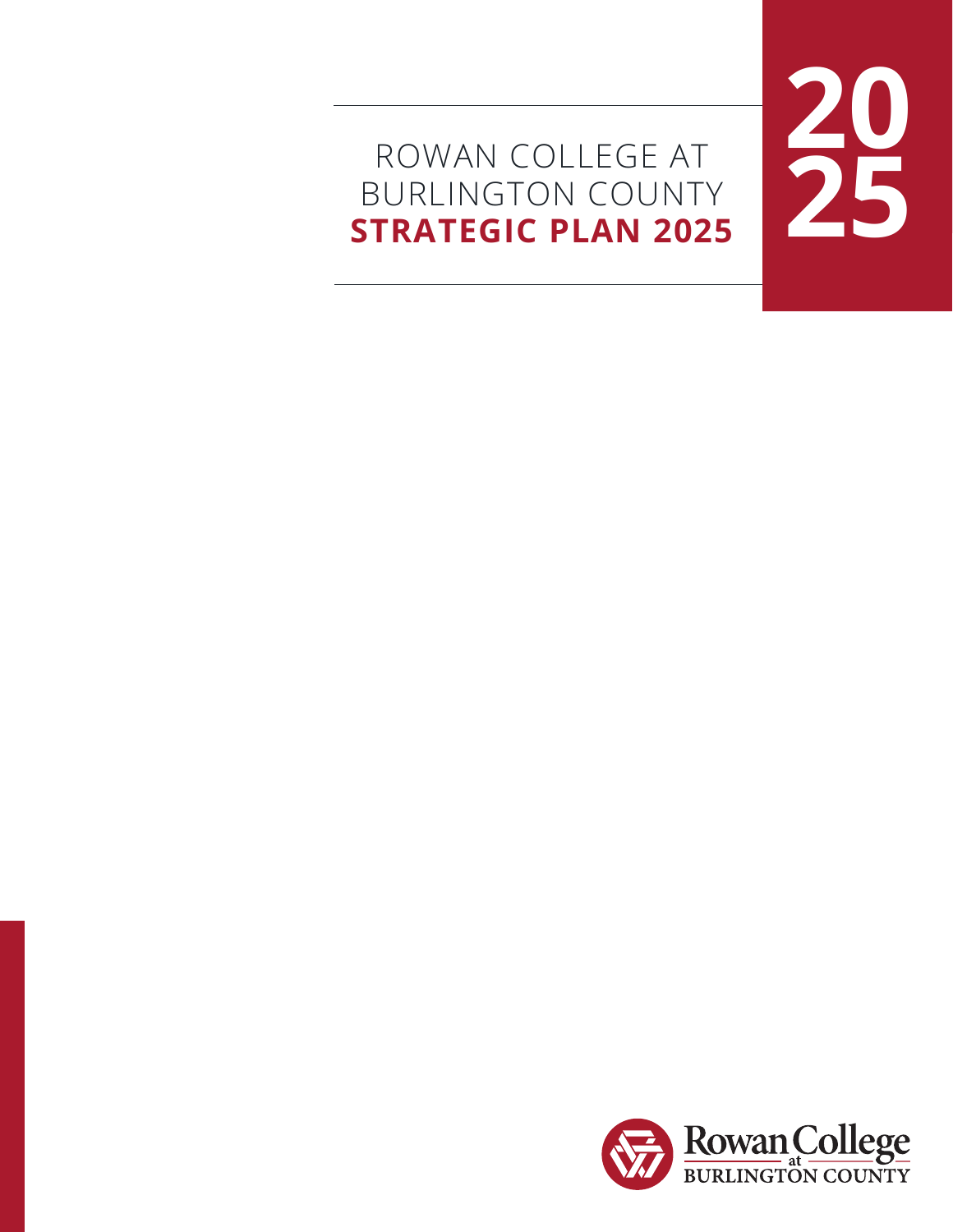### MESSAGE FROM **THE PRESIDENT**

*Dr. Michael A. Cioce*



#### *Dear Barons:*

We have achieved enormous change at Rowan College at Burlington County over the past five years: a new name, a new campus and a new way for students to avoid high college debt. This year, we had to prove our ability to be innovative change agents in the midst of both a pandemic and social unrest in light of centuries of systemic racism.

Despite this turmoil, we have developed a sound, steady path forward that will expand access to high-quality education in Burlington County. Our next change may be more subtle, but will have a resounding impact: an elevated commitment to culture and individual empowerment, which is now the first pillar of the plan.

*Our vision is for RCBC to be a first choice for students and faculty where diversity is valued and all are empowered to boldly pursue different ideas to better serve the community, help students achieve their goals and meet the needs of the economy.*

That vision is within plain sight and this plan will bring it into greater focus. I look forward to working with our students, faculty, staff and community members to change our culture and make our vision a tangible reality.

DR. MICHAEL A. CIOCE

*President Rowan Colleget at Burlington County*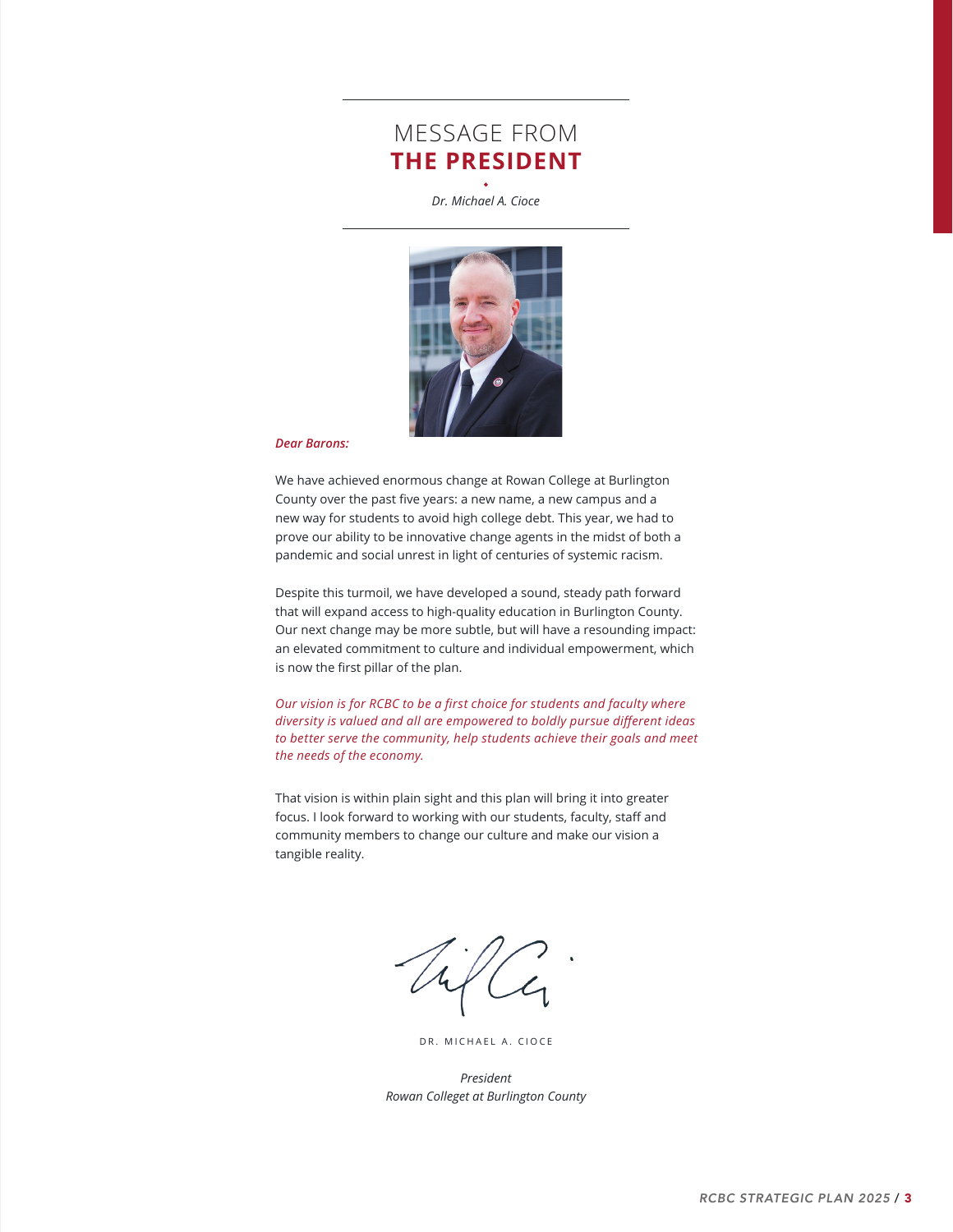# INTRODUCTION

Rowan College at Burlington County's (RCBC) 2020 Strategic Plan focused on the transformation inherent in its mission statement:

#### *RCBC transforms lives by delivering innovative, high-quality and affordable educational experiences in an accessible and diverse environment.*

This transformation included partnering with Rowan University that led to the region's original 3+1 programs; launching the Workforce Development Institute; changing the college's management organization structure; and modernizing the Mount Laurel campus to make it the college's main campus.

There is great pride of RCBC among students, faculty, staff and the community, but throughout the strategic planning process, the college identified a clear need to instill more equity, inclusion, transparency and individual empowerment throughout the college. Culture was added to the previous four pillars that serve as strategic priorities and support the mission:

- **I. Culture II. Access and Affordability**
- **III. Student Success**

**IV. Quality and Effectiveness** The focus on culture grew in importance as the college drafted this plan in the summer of 2020 when the world was reckoning with generations of systemic injustice, a global health crisis and overarching questions about the role and structure of higher education in an uncertain future. Four work groups with representation from throughout the college met remotely throughout the summer of 2020 to address their individual pillars. These work groups created a long-range blueprint that identified goals and strategic objectives to establish RCBC's path for the next five years.

The blueprint will help individual units prioritize their goals and initiatives that will lead to measurable change throughout the college. Although work on the plan concluded in 2020, the process began in fall 2018 when Dr. Michael A. Cioce first addressed the college as its sixth permanent president, presenting a Vision for Success that provided a starting point for this plan. A complete timeline is available at **rcbc.edu/strategic-plan**.

#### *Many resources informed the strategic planning process:*

- President Cioce's Vision for Success
- RCBC's Organizational Climate Survey Results
- Middle States Commission on Higher Education Self-Study review and team report
- RCBC's Strategic Goals Review conducted by EAB, a higher education consulting firm.
- Strengths, Weaknesses, Opportunities, Threats (SWOT) analysis

Completing this plan is a milestone, but really a starting point toward a better future. While the college implements the plan, RCBC will continually monitor and assess progress and incorporate modifications to ensure that the plan remains responsive to the changing higher education environment and the needs of the community.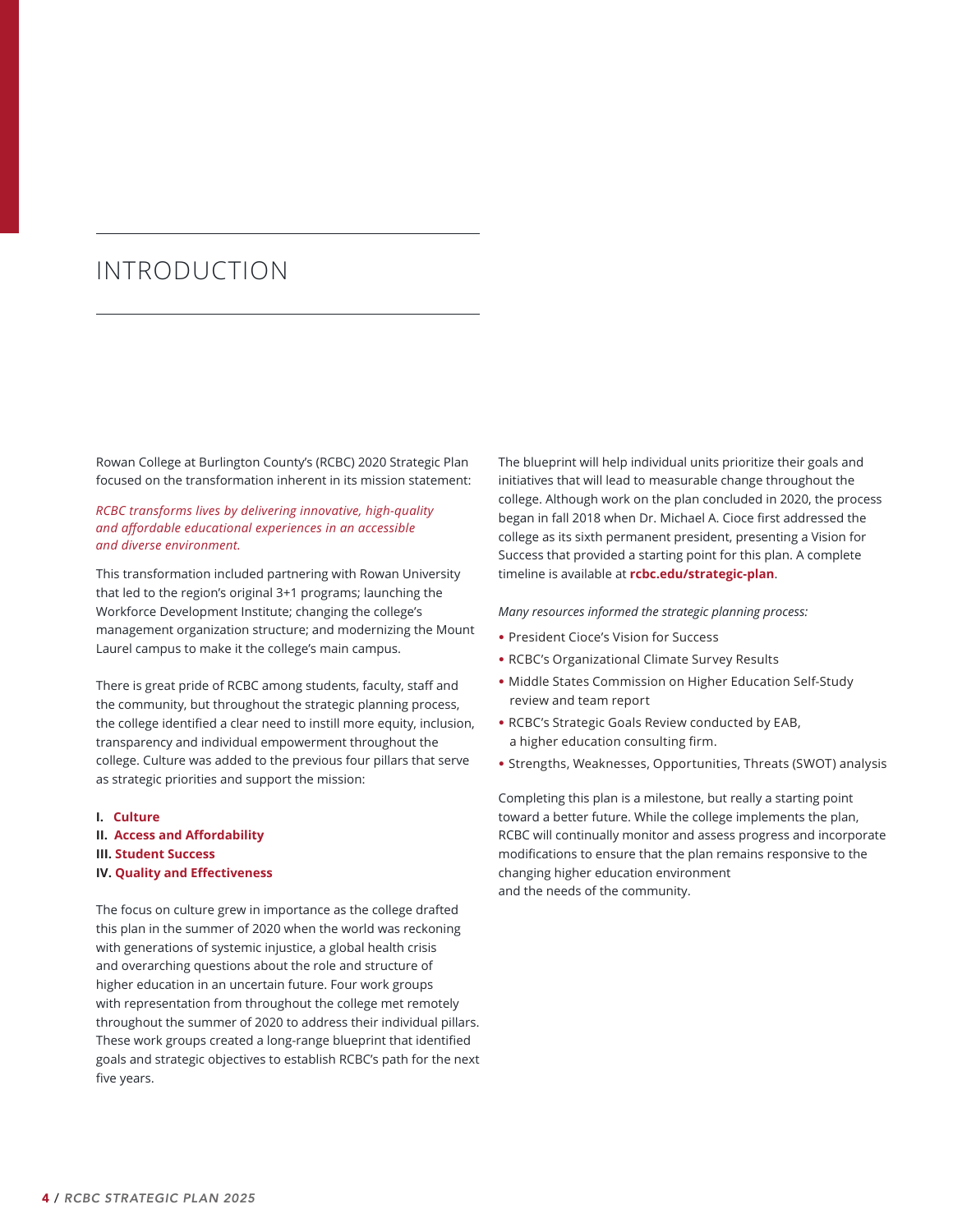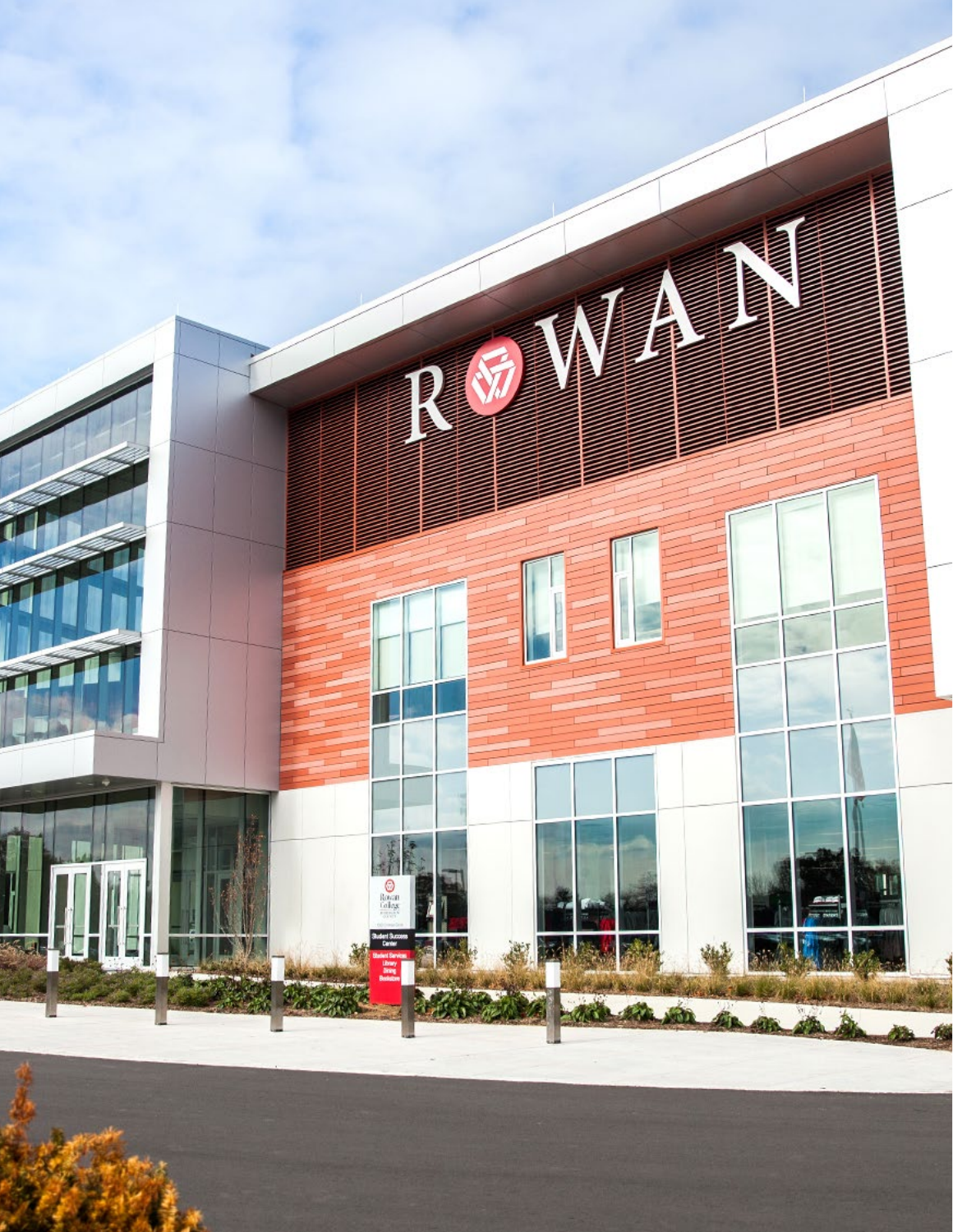# PILLAR I **CULTURE**

We support a workplace environment that values diversity, where everyone is accountable for their actions and empowered to express entrepreneurial creativity. Four key priority areas were identified as essential in developing an institutional culture that will allow us to meet the complex challenges that the college will face over the next five years. These identified priority areas are:

#### **Communication and Involvement** –

RCBC values communication that is timely, consistent, offers appropriate disclosure, and is shared with the appropriate parties to facilitate collaboration in ways that provide access to important information and create shared knowledge that inspire solutions from the entire college community. We support and encourage shared governance, decision-making, and leadership at all levels that empower the development of solutions.

#### **Diversity, Equity, and Inclusion** –

RCBC embraces and values diversity, equity and inclusion and works to create an environment where diverse individuals can contribute and grow. We are a community where we celebrate and honor the backgrounds and talents of all individuals and are committed to equitable treatment and the elimination of discrimination. We will promote civic responsibility by enhancing our community cultural competencies from RCBC cultural, intellectual and community service programming.

#### **Growth and Innovation** –

RCBC's organizational culture is supportive of individual growth and the learning process and supports adaptability and innovation within our community. As part of the learning process, faculty, staff and students have access to policies and procedures, are encouraged to be problem solvers, and are empowered to express entrepreneurial creativity in confident pursuit of new ideas without fear of failure.

#### **Integrity and Compliance** –

RCBC is an academic community that values quality and promotes fairness and integrity in the work of its faculty, staff and students. At RCBC everyone is accountable for their actions in ensuring adherence to internal, federal, state, local and board mandates.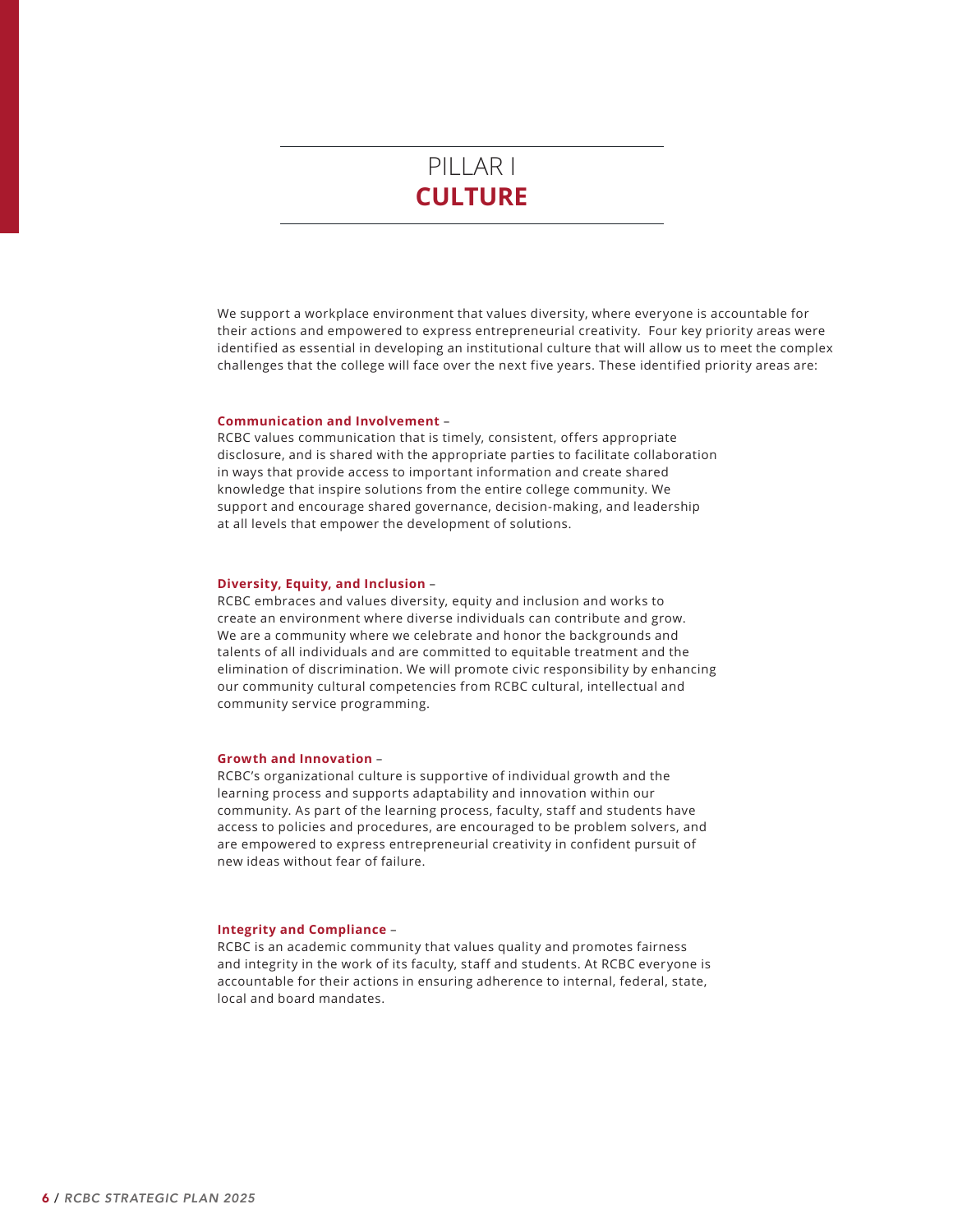| <b>PILLAR I GOALS</b>                                                                                                                                             | <b>PILLAR I OBJECTIVES</b>                                                                                                                                                                                                                                                                                         |
|-------------------------------------------------------------------------------------------------------------------------------------------------------------------|--------------------------------------------------------------------------------------------------------------------------------------------------------------------------------------------------------------------------------------------------------------------------------------------------------------------|
| I A. Establish user-friendly, transparent, timely and accessible processes<br>and pipelines to improve communication and collaboration throughout<br>the college. | I A 1. Develop and support a collaborative environment through open<br>dialogue across the institution that promotes an awareness of each<br>other's needs, projects and processes.                                                                                                                                |
|                                                                                                                                                                   | I A 2. Establish communication processes that invite appropriate<br>input and empower individuals to make the best decisions that<br>benefit the institution.                                                                                                                                                      |
|                                                                                                                                                                   | I A 3. Evaluate, utilize and improve the varied structures on campus<br>to enhance communication.                                                                                                                                                                                                                  |
|                                                                                                                                                                   | <b>I A 4.</b> Employ innovative methods to inform the campus of department<br>and division initiatives (e.g., assessment activities and plans for continuous<br>improvement).                                                                                                                                      |
|                                                                                                                                                                   | <b>I A 5.</b> Develop processes that encourage collaborative decision-making<br>and leadership, challenge assumptions and status quo, and support the<br>development and implementation of solution-focused ideas.                                                                                                 |
| I B. Promote an inclusive and equitable campus and community climate.                                                                                             | I B 1. Create and sustain an environment in which all campus community<br>members are celebrated and supported and where differing perspectives<br>and contributions are sought out and valued.                                                                                                                    |
|                                                                                                                                                                   | I B 2. Recruit, equip, and invest in talented and diverse students, faculty<br>and staff to culturally enrich our institutional body and promote an ever<br>more diverse community on campus.                                                                                                                      |
|                                                                                                                                                                   | I B 3. Create opportunities to build and lead innovative and inclusive<br>awareness, outreach, research and educational activities.                                                                                                                                                                                |
|                                                                                                                                                                   | IB4. Develop appropriate policies and structures for continued dialogue<br>and practice around issues of diversity, equity, and inclusion that keep<br>stakeholders engaged in the process and incorporate a means to monitor<br>progress.                                                                         |
|                                                                                                                                                                   | IB 5. Foster new and creative ways for students, faculty and staff<br>to contribute to community outreach via traditional and nontraditional<br>means.                                                                                                                                                             |
| I C. Foster an organizational culture that supports individual growth<br>and learning as well as innovation within the RCBC community.                            | I C 1. Establish a streamlined innovation process that encourages<br>stakeholders to effectively present ideas with the confidence that they<br>will be thoughtfully considered and followed up on and implemented as<br>appropriate.                                                                              |
|                                                                                                                                                                   | I C 2. Utilize internal and external professional development opportunities<br>to provide members of the RCBC community with training based on<br>the need of the position and the institution, and with a pathway to<br>advancement.                                                                              |
| ID. Develop and support processes, procedures, and policies that provide<br>for individual and institutional compliance and accountability.                       | ID 1. Establish practices that safeguard academic freedom, open inquiry,<br>and debate in the best interests of education, enrichment, and personal<br>and professional development.                                                                                                                               |
|                                                                                                                                                                   | ID 2. Create, implement, review and improve RCBC policies and<br>procedures with a focus on consistent and timely action, fair evaluation,<br>and equitable opportunity throughout the institution without prejudice.                                                                                              |
|                                                                                                                                                                   | ID 3. Develop and implement methods to ensure integrity in reporting<br>and compliance to various governmental and educational oversight<br>authorities and make such reports and evaluations available, accessible,<br>and open for review and discussion.                                                        |
|                                                                                                                                                                   | ID4. Increase compliance by RCBC employees and other constituents<br>in completing internal initiatives, mandates and directives, including, but<br>not limited to, employee training, performance evaluations, scheduling<br>forms and maintaining up-to-date information to the public and college<br>community. |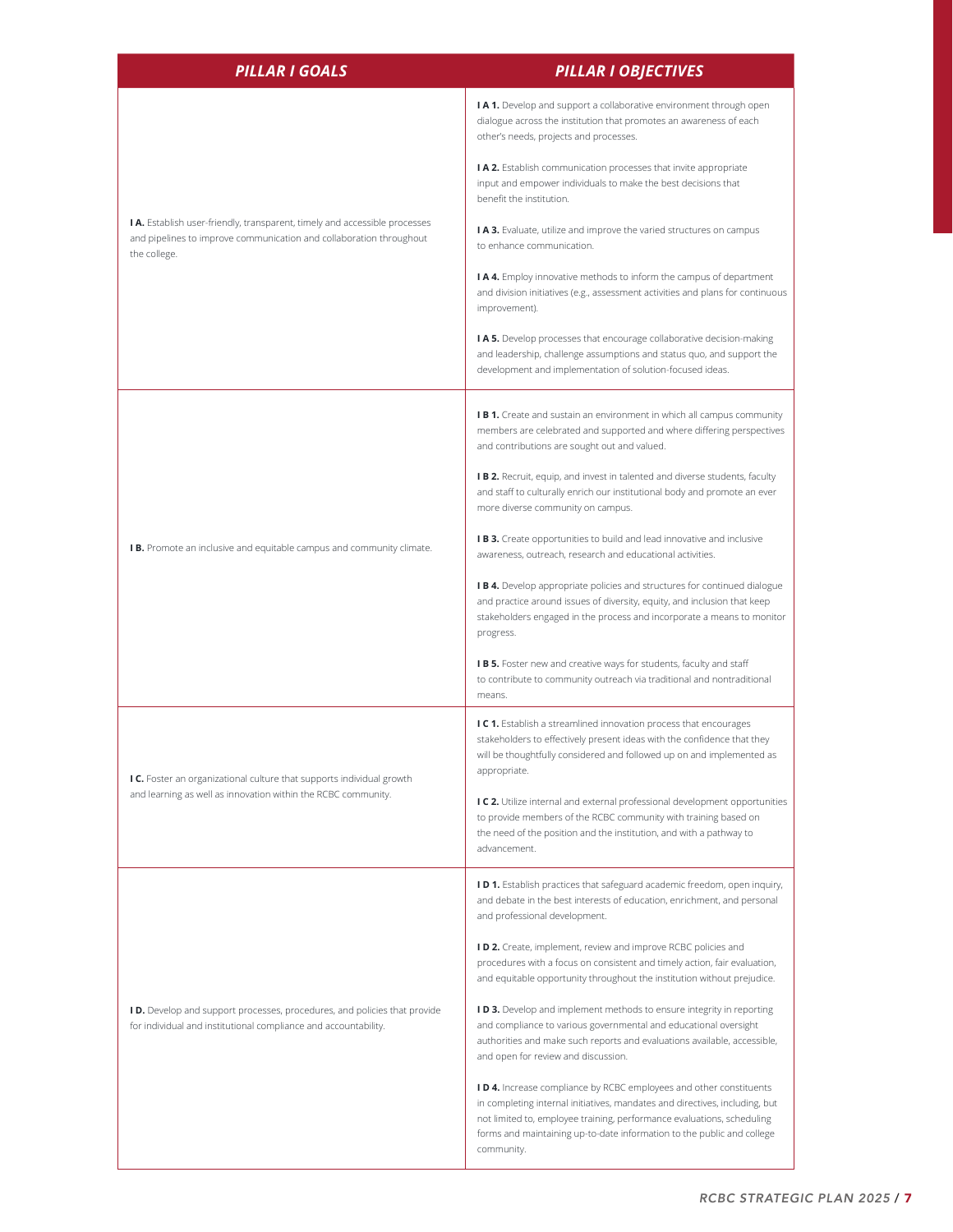# PILLAR II **ACCESS AND AFFORDABILITY**

We believe that all RCBC students deserve a high-quality, affordable education in an accessible and diverse environment. Our students should be able to determine their own success based on their talent, drive and determination.

Accessible also means meeting all students where they are, in terms of interest, goals, readiness, and ability. To promote access, RCBC offers a wide variety of courses and programs.

#### *Examples include, but are not limited to:*

- Courses and programs leading to degrees, certificates or immediate employment.
- Workforce development and personal enrichment courses.
- Programs designed for students seeking to transfer.
- Early access programs for students in middle and high school.

Additional educational locations and one of the strongest online programs in the state, combined with hybrid and virtual live options, enhance the availability of classes to students with different time and/or place constraints.

The college strongly believes that to be accessible, an education must be affordable and the costs must be transparent. RCBC has maintained one of the lowest total costs of attendance in the state and continually pursues innovative ways to improve business processes to control costs for students and taxpayers. We are committed to supporting our students in paying for their education, including opportunities such as payment plans, federal and state financial aid, and foundation scholarships. In addition, the college operates a food pantry and has implemented a predictable pricing system for textbooks.

RCBC's commitment to affordable education extends beyond a two-year degree. Our commitment to affordability is demonstrated by many guaranteed transfer and articulation agreements, including our flagship 3+1 program with Rowan University and linkages to workforce and lifelong learning opportunities.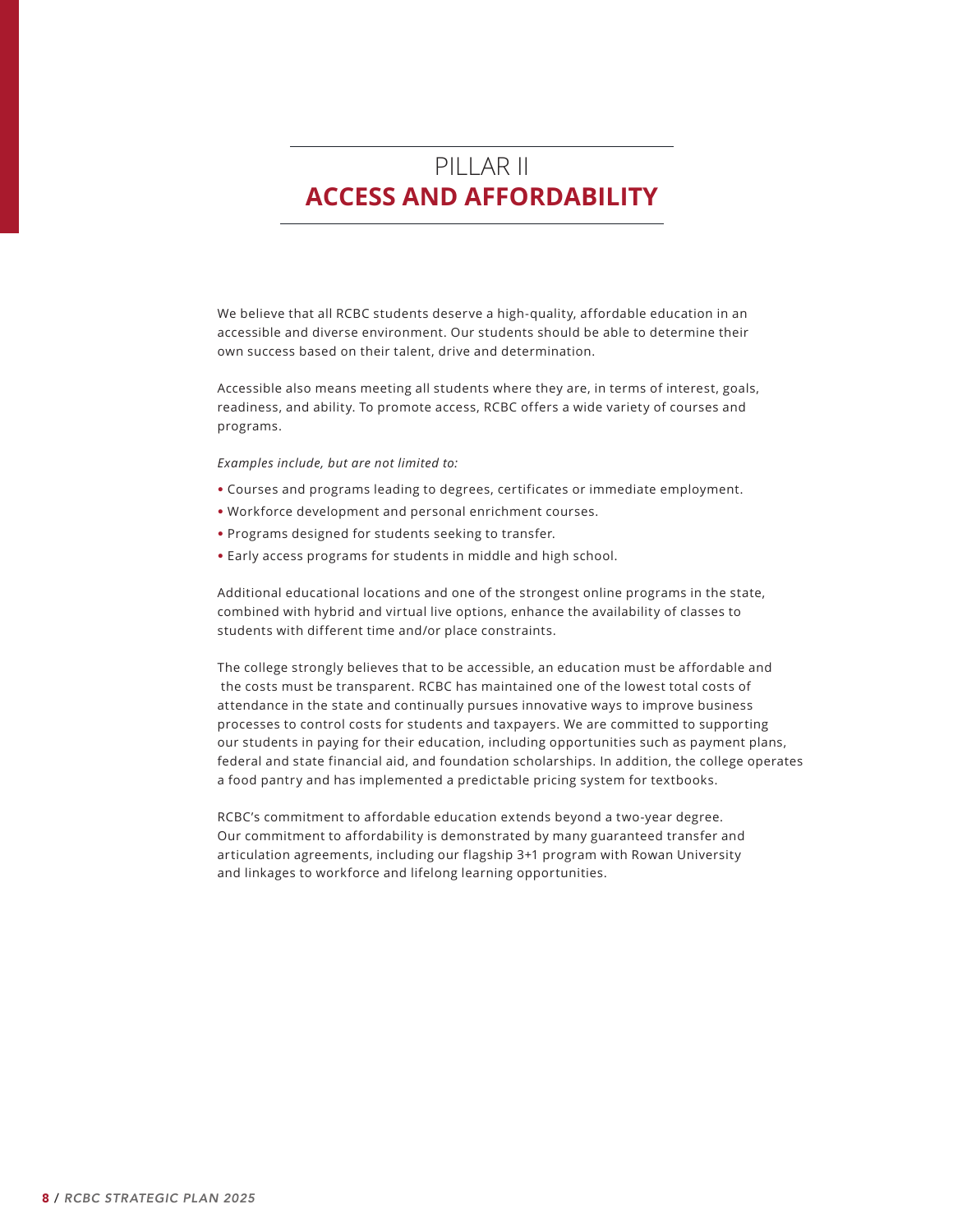| <b>PILLAR II GOALS</b>                                                                                                 | <b>PILLAR II OBJECTIVES</b>                                                                                                                                           |
|------------------------------------------------------------------------------------------------------------------------|-----------------------------------------------------------------------------------------------------------------------------------------------------------------------|
| II A. Continually evaluate business processes and procedures to improve<br>efficiency and control costs.               | II A 1. Provide training and professional development related to<br>business process management.                                                                      |
|                                                                                                                        | II A 2. Establish a sustainable business process steering/guiding<br>committee.                                                                                       |
|                                                                                                                        | II A 3. Incentivize efforts for improving procedures and reducing costs.                                                                                              |
|                                                                                                                        | II A 4. Strengthen the budget process, including increased transparency<br>and greater accountability for budget managers.                                            |
| II B. Explore external funding opportunities.                                                                          | II B 1. Seek and pursue grants that expand the resources of the<br>college community.                                                                                 |
|                                                                                                                        | II B 2. Enhance existing community partnerships and develop new<br>partnerships to increase financial opportunities.                                                  |
|                                                                                                                        | II B 3. Advocate for appropriate government funding at the county,<br>state and federal levels.                                                                       |
|                                                                                                                        | II B 4. Assess current fundraising activities and explore ideas for<br>new fundraising options.                                                                       |
| II C. Expand and communicate options to students regarding their<br>investment in education.                           | II C 1. Diversify message delivery channels and formats used to<br>provide students with up-to-date information and create a mechanism<br>for tracking.               |
|                                                                                                                        | II C 2. Provide support to students in reducing out-of-pocket expenses.                                                                                               |
|                                                                                                                        | II C 3. Maximize opportunities for students to package their credits/<br>experience towards further credentials.                                                      |
| II D. Reach out to diverse populations and continually explore opportunities<br>to expand access to an RCBC education. | II D 1. Expand early access opportunities for students in high schools<br>and middle schools.                                                                         |
|                                                                                                                        | II D 2. Expand post-completion opportunities for students, including<br>guaranteed transfer, articulation agreements, linkages to workforce and<br>lifelong learning. |
|                                                                                                                        | II D 3. Offer diverse delivery modes that maximize RCBC's accessibility<br>for the widest possible audience.                                                          |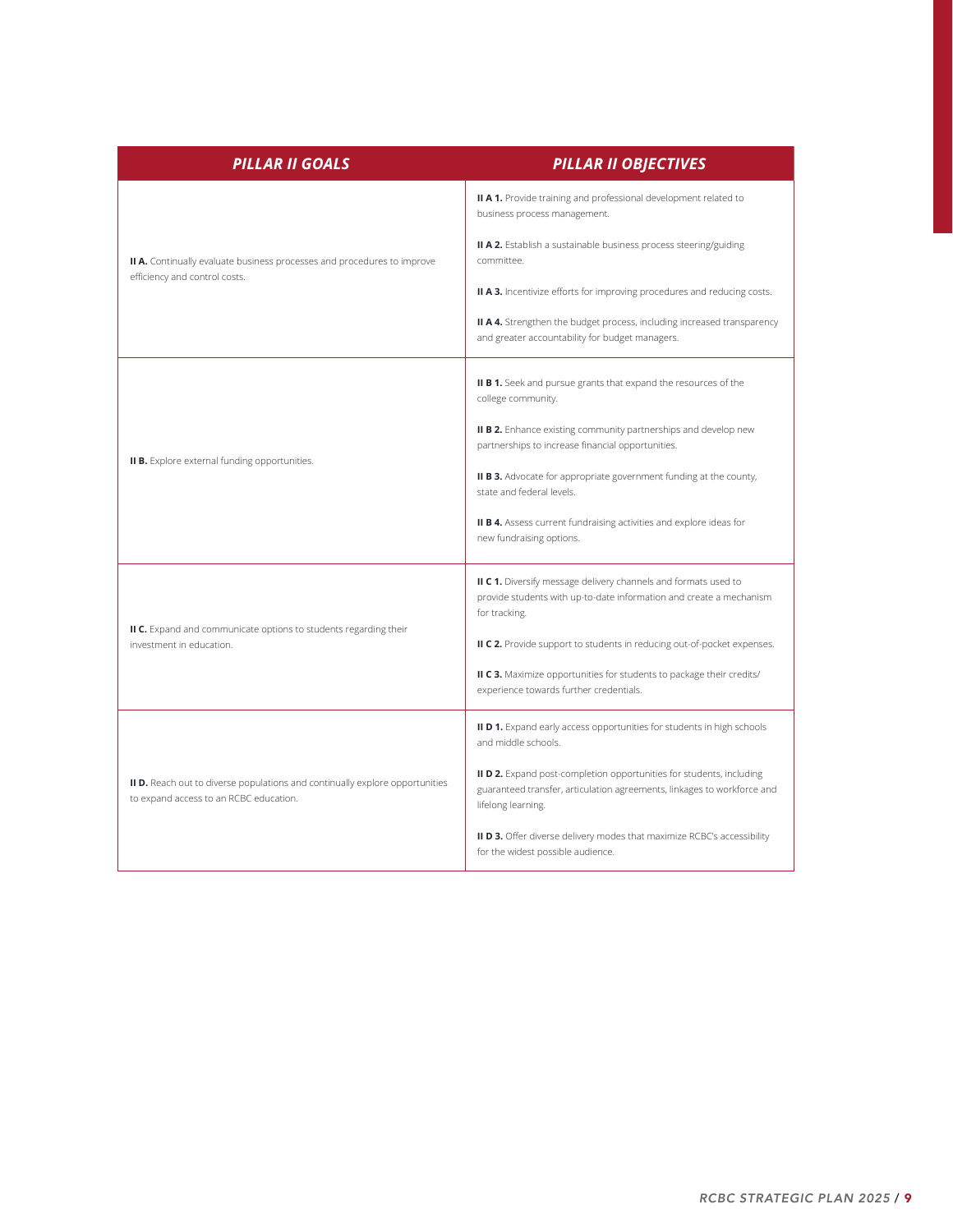# PILLAR III **STUDENT SUCCESS**

We recognize and celebrate the diverse students, faculty and staff who comprise the RCBC community by helping students to define success for themselves. RCBC students are encouraged to define their own educational goals, acknowledging that our students have many points of entry within our program offerings with similarly varied points of successful completion. The college is committed to tailoring educational programs that offer students career adaptability and resilience in a rapidly changing educational landscape.

To help students succeed, RCBC will strengthen employer and community partnerships, promote experiential learning opportunities, and implement innovative programs to improve enrollment, retention and graduation efforts. The college acknowledges the importance of supporting the student's holistic needs, including strengthening relationships and increasing intellectual growth.

| <b>PILLAR III GOALS</b>                                                                                                                                       | <b>PILLAR III OBJECTIVES</b>                                                                                                                                                                                                                                                                                                                                                                                                                                                                                                                                                                             |
|---------------------------------------------------------------------------------------------------------------------------------------------------------------|----------------------------------------------------------------------------------------------------------------------------------------------------------------------------------------------------------------------------------------------------------------------------------------------------------------------------------------------------------------------------------------------------------------------------------------------------------------------------------------------------------------------------------------------------------------------------------------------------------|
| III A. Increase retention, graduation and transfer rates in accordance with<br>identified parameters.                                                         | III A 1. Provide the necessary resources to facilitate student success.<br>III A 2. Design innovative paths to assist students in achieving their<br>educational goals.<br>III A 3. Create and implement processes that engage students in self-<br>evaluation of their progress towards meeting their educational objectives.                                                                                                                                                                                                                                                                           |
| III B. Create, support, and encourage participation in experiential<br>learning opportunities to prepare students for employment and<br>academic advancement. | III B 1. Increase the number of students participating in<br>experiential learning.<br>III B 2. Provide the necessary resources to support experiential<br>learning opportunities.<br>III B 3. Use experiential learning as a catalyst to build and maintain<br>connections between students and local and regional businesses.                                                                                                                                                                                                                                                                          |
| III C. Foster an environment supportive of students' holistic needs.                                                                                          | III C 1. Establish a campus culture in which diversity, equity and inclusion<br>are central tenets of student success.<br>III C 2. Empower students to reach an increased level of intellectual and<br>personal growth.<br>III C 3. Create opportunities for students to build relationships, develop<br>leadership skills and engage in group interaction.<br>III C 4. Cultivate students' self-advocacy and autonomy as they develop<br>into contributing members of society.<br>III C 5. Encourage an environment of volunteerism and giving back to<br>both the institution and the local community. |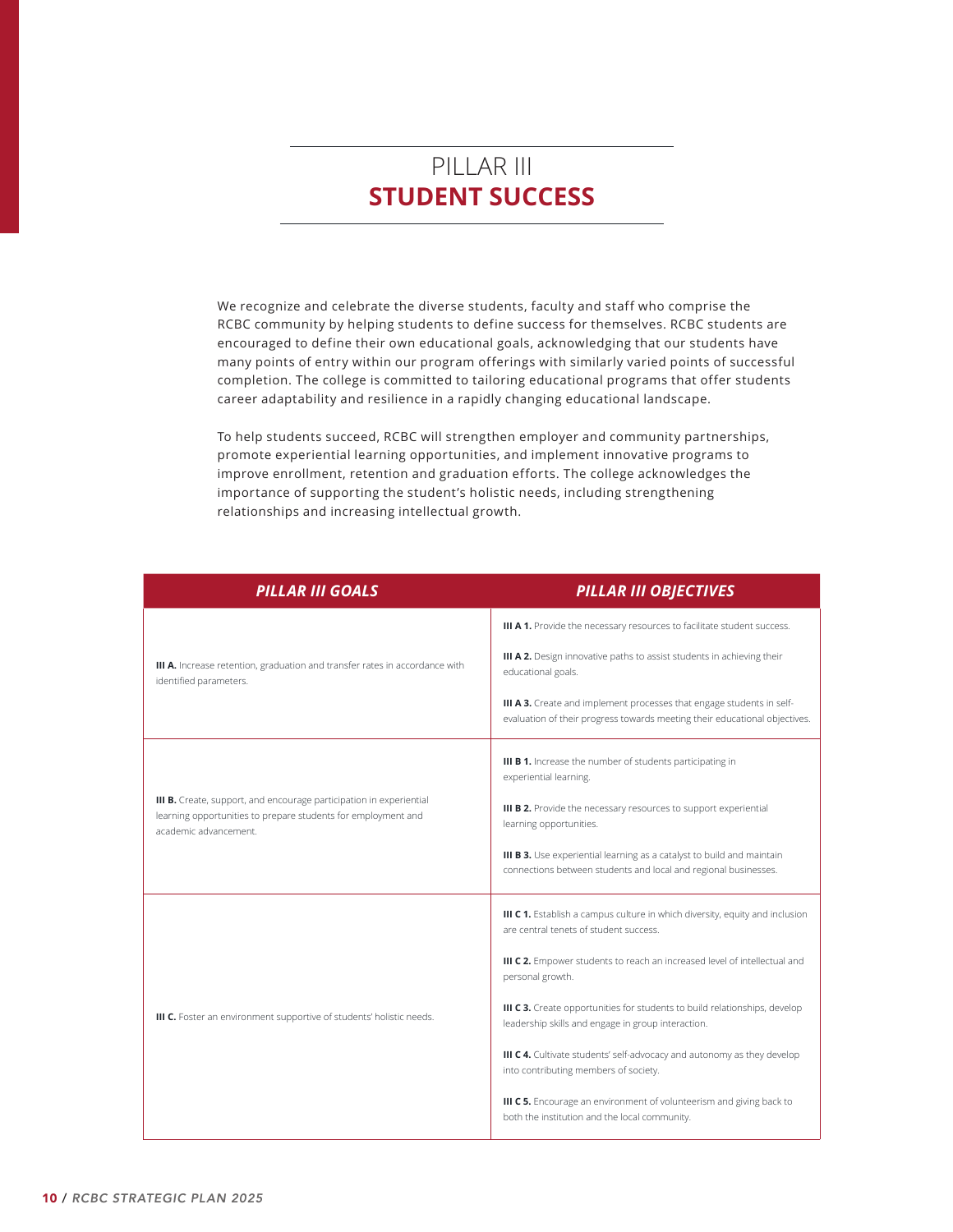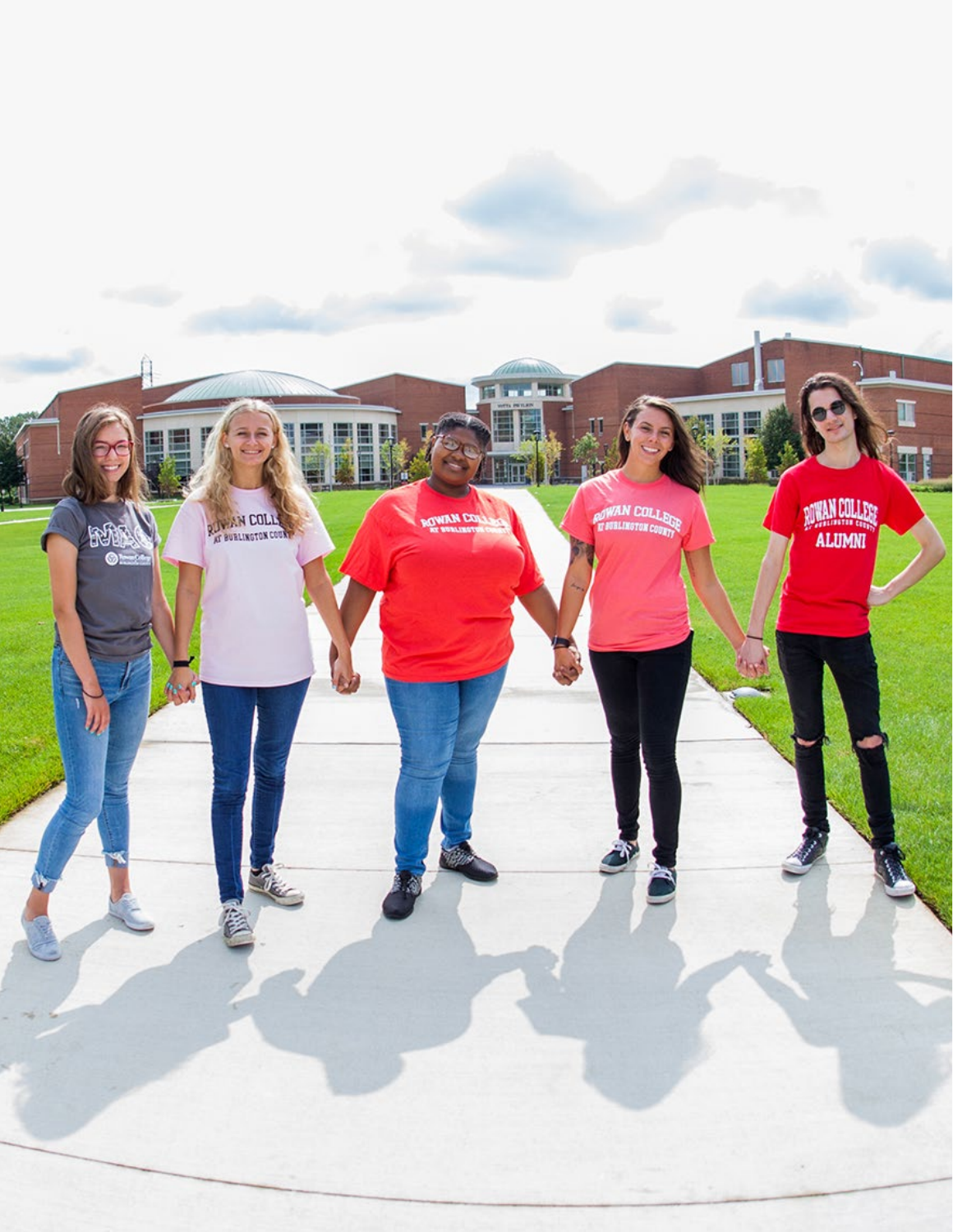# PILLAR IV **QUALITY AND EFFECTIVENESS**

Rowan College at Burlington County is committed to creating and sustaining processes and procedures that improve the overall student experience by applying quality and effectiveness practices throughout the college.

#### *The goals related to this pillar focus on:*

- Effectively using data for institutional planning and decision-making.
- Providing an excellent educational experience with value-added return on investment.
- Optimizing program and course delivery.
- Recruiting, hiring, supporting and retaining a highly qualified and dedicated workforce.

As part of each goal within this pillar, we seek to encourage a collaboratively approved framework for prioritizing the efficient utilization of institutional resources towards the strategic initiatives. This pillar emphasizes the importance of creating an overall educational experience that provides opportunities to share our stories and increase individual and institutional success through our student, faculty and staff experiences.

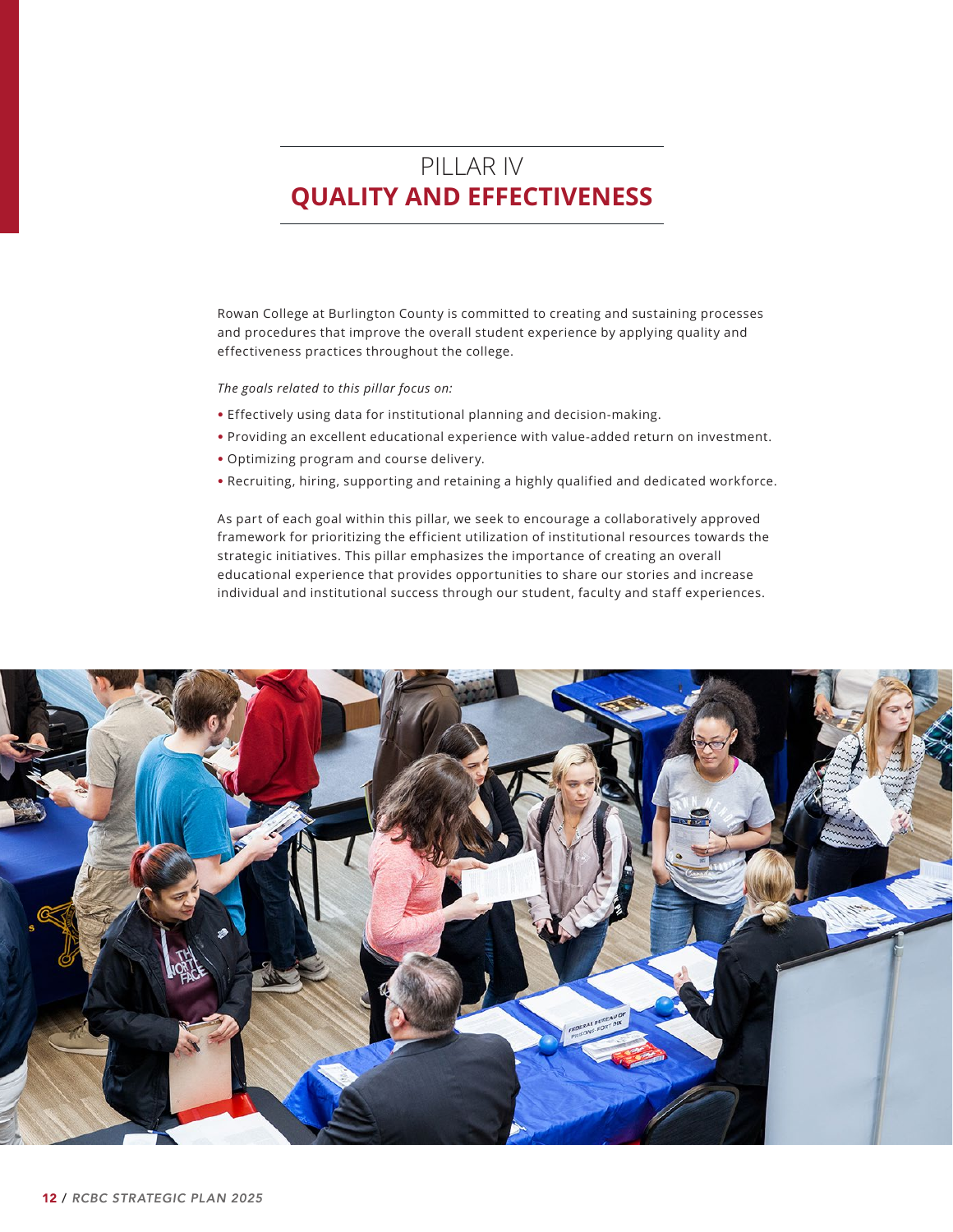| <b>PILLAR IV GOALS</b>                                                                                                                            | <b>PILLAR IV OBJECTIVES</b>                                                                                                                                                                                              |
|---------------------------------------------------------------------------------------------------------------------------------------------------|--------------------------------------------------------------------------------------------------------------------------------------------------------------------------------------------------------------------------|
| IV A. Develop the structure and support for institutional planning, data driven<br>decision-making, and alignment of financial resources.         | IV A 1. Assess and evaluate the need for new programs and initiatives<br>based on data analytics, college resources, and community needs.                                                                                |
|                                                                                                                                                   | IV A 2. Enhance relationships with regional industries to drive the<br>development of offerings that support industry needs and establish<br>talent pipelines.                                                           |
|                                                                                                                                                   | IV A 3. Create standardized processes and protocols for developing<br>programs and initiatives to ensure appropriate oversight and<br>implementation.                                                                    |
|                                                                                                                                                   | IV A 4. Grow operational unit assessment and program reviews<br>with a focus on continuous improvement to support data driven<br>decision-making.                                                                        |
|                                                                                                                                                   | IV A 5. Utilize cross-departmental resources (e.g. human and<br>technological) to ensure institutional continuity in decision-making.                                                                                    |
| IV B. Provide an engaging and enriching educational experience that is guided<br>by best practices and processes for continuous improvement.      | IV B 1. Maintain a culture of assessment at the course, academic program<br>and institutional level that is focused on continuous improvement.                                                                           |
|                                                                                                                                                   | IV B 2. Develop effective ways to deliver high quality course content<br>through innovative and applicable technologies.                                                                                                 |
|                                                                                                                                                   | IV B 3. Strengthen traditional, online, and hybrid course development<br>through appropriate allocation of resources, and guidance from data<br>analytics, faculty and industry partnerships.                            |
| IV C. Optimize program and course delivery.                                                                                                       | IV C 1. Strengthen program viability efforts and utilization of results.                                                                                                                                                 |
|                                                                                                                                                   | IV C 2. Develop course/program advisory committees where possible<br>and appropriate.                                                                                                                                    |
|                                                                                                                                                   | IV C 3. Rightsize the course schedule to promote efficient<br>space utilization.                                                                                                                                         |
|                                                                                                                                                   | IV C 4. Aggressively manage enrollment in low-enrolled courses<br>and programs.                                                                                                                                          |
| IV D. Develop and implement new processes to improve the quality and effec-<br>tiveness of hiring, retaining, promoting and supporting employees. | IV D 1. Review and revise organizational structure in order to improve<br>and align personnel decisions.                                                                                                                 |
|                                                                                                                                                   | IV D 2. Enhance the standardized processes and protocols for searches<br>and hiring that strives to competitively attract diverse employees who are<br>qualified and will work towards fulfilling the college's mission. |
|                                                                                                                                                   | IV D 3. Institute consistent onboarding and performance review<br>processes with the commitment to provide support that enables<br>employees to remain, grow, and thrive at RCBC.                                        |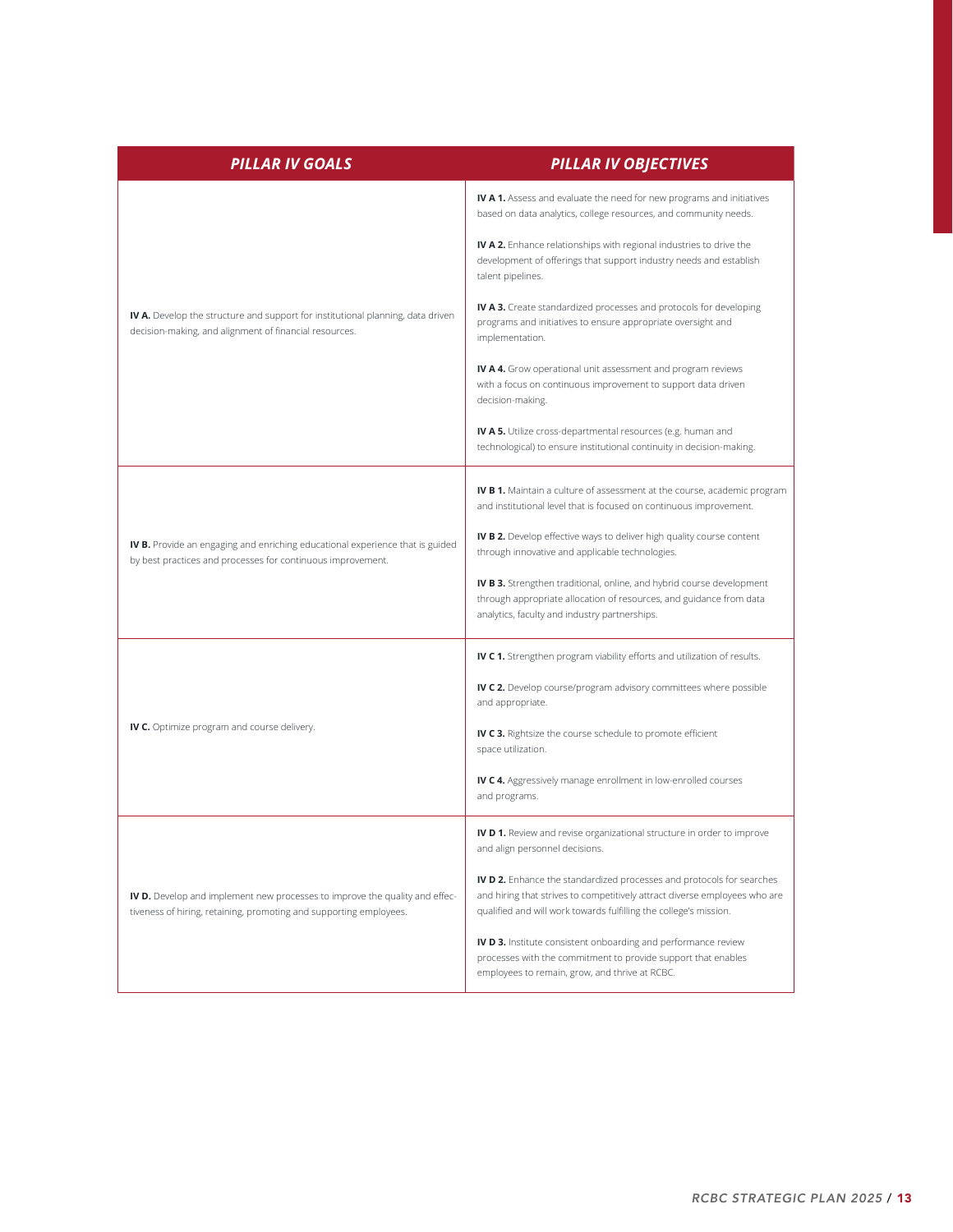# STRATEGIC PLAN **WORK GROUP PARTICIPANTS**

### **NAME POSITION**

| Dr. Karen Archambault     | Vice President of Enrollment Management and Student Success |
|---------------------------|-------------------------------------------------------------|
| <b>Linda Bobo</b>         | <b>Executive Director of Business Engagement</b>            |
| <b>Elizabeth Brendle</b>  | Assistant Professor of Nursing                              |
| Dr. Catherine Briggs      | Dean of Student Success                                     |
| <b>Ronald Cahall</b>      | IT User Services Project Manager                            |
| <b>Thomas Czerniecki</b>  | Senior Vice President of Administration and Operations      |
| <b>Lindsey Daniello</b>   | <b>Director RCBC Foundation</b>                             |
| <b>Alison DeJoseph</b>    | Program Development Specialist I                            |
| <b>Daniel Deluise</b>     | Grants Specialist                                           |
| <b>Lynne Devericks</b>    | <b>Executive Assistant to the President</b>                 |
| <b>Andrew Eaton</b>       | Director of Public Safety                                   |
| <b>Daniel Egan</b>        | Manager of Multimedia Resources                             |
| <b>Danielle Epps</b>      | Director of Outreach and Admissions                         |
| <b>Matthew Farr</b>       | Chief Operations Officer                                    |
| <b>Dr. Martin Hoffman</b> | Dean of Learning Resources                                  |
| <b>Stacy Hunt</b>         | Account Relationship Manager                                |
| <b>Frank Johnson</b>      | Director of Operations for OIT                              |
| <b>Jarrett Kealey</b>     | Interim Dean of Enrollment Management                       |
| Dr. James Kerfoot         | Vice Chair, RCBC Board of Trustees                          |
| Roshni Ladden             | Coordinator of NJ STARS                                     |
| <b>Myles Lawhorn</b>      | <b>Manager of Student Accounts</b>                          |
| <b>Cara Lawton</b>        | Acting Director of Academic Advising and Retention          |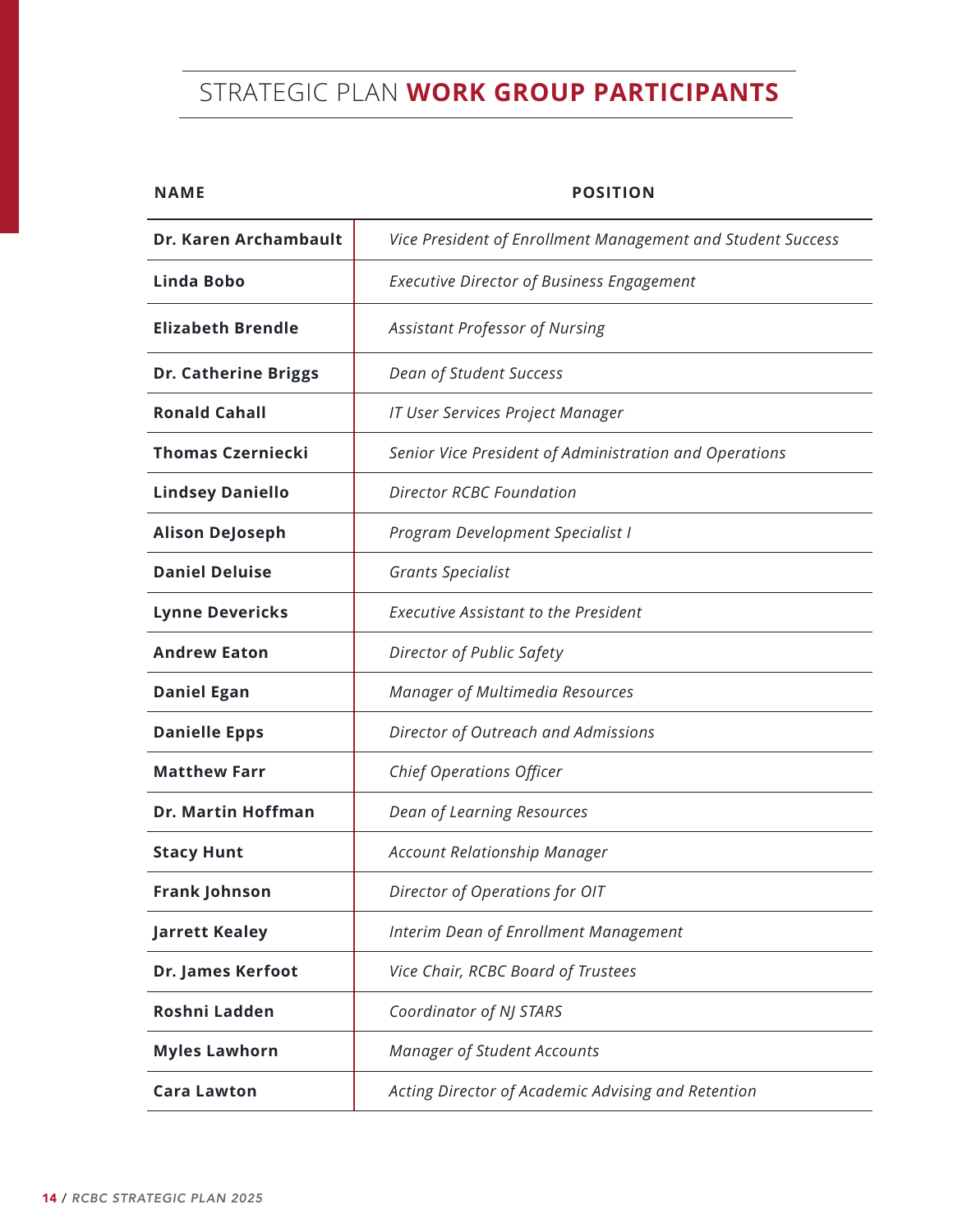# STRATEGIC PLAN **WORK GROUP PARTICIPANTS**

### **NAME POSITION**

| <b>Mark Meara</b>          | Chief Information Officer                                                                      |
|----------------------------|------------------------------------------------------------------------------------------------|
| <b>Harry Metzinger</b>     | Executive Director of Finance and Human Resources                                              |
| <b>Dr. Karen Montalto</b>  | Dean of Health Sciences                                                                        |
| <b>Dr. Erica Osmond</b>    | Associate Professor of Speech and Communication Arts;<br><b>Faculty Excellence Coordinator</b> |
| Alexandra O'Neil           | Director of Rowan Relations                                                                    |
| <b>Anna Payanzo Cotton</b> | Vice President of Workforce Development and Lifelong Learning                                  |
| <b>Anthony Phillips</b>    | Director of Adult Basic Education                                                              |
| <b>Megan Riffle</b>        | Community Events Coordinator                                                                   |
| Dr. Anita Rudman           | Associate Provost                                                                              |
| <b>Michelle Russell</b>    | Assistant Director of Human Resources                                                          |
| <b>Zahirah Sabir</b>       | Manager of WDB Administration and Outreach                                                     |
| <b>Nicole Salamatin</b>    | Manager of Institutional Research                                                              |
| <b>June Sernak</b>         | Dean of Lifelong Learning                                                                      |
| Dr. David Spang            | Senior Vice President and Provost                                                              |
| Dr. Edem Tetteh            | Dean of Science, Technology, Engineering and Mathematics                                       |
| <b>Dr. Shawn Thomas</b>    | Assistant Director of Financial Aid                                                            |
| Dr. Donna Vandergrift      | Dean of Liberal Arts                                                                           |
| <b>Greg Volpe</b>          | Executive Director of Strategic Marketing and Communications                                   |
| <b>Alaina Walton</b>       | Compliance and Research Specialist                                                             |
| <b>Barbara Weir</b>        | Manager of Career and Placement Services                                                       |
| <b>Gina Yanuzzi</b>        | Assistant Professor of English                                                                 |
| <b>Marc Zamkotowicz</b>    | Assistant Professor of Geospatial Technology and Geoscience                                    |